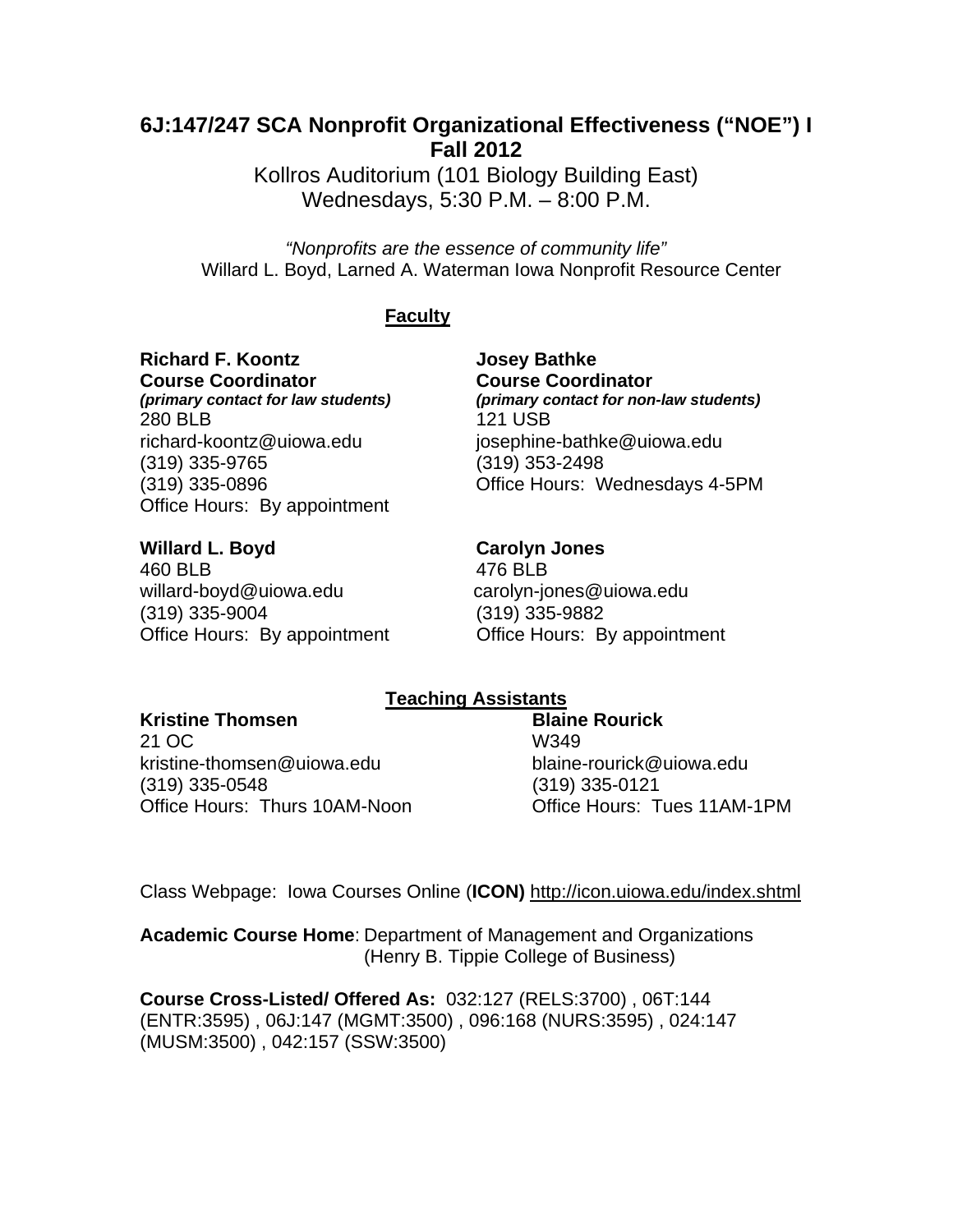# **Course Meets With:**

024:247:SCA (MUSM:6010:0SCA) - Nonprofit Organizational Effectiveness I, 028:257:SCA (SPST:6010:0SCA) - Nonprofit Organizational Effectiveness I, 102:278:SCA (URP:6278:0SCA) - Nonprofit Organizational Effectiveness I, 042:247:SCA (SSW:6247:0SCA) - Nonprofit Organizational Effectiveness I, 091:320:SCA (LAW:8751:0SCA) - Nonprofit Organizational Effectiveness I, 06J:247:SCA (MGMT:9150:0SCA) - Nonprofit Organizational Effectiveness I, 032:227:SCA (RELS:9150:0SCA) - Nonprofit Organizational Effectiveness I, 021:263:SCA (SLIS:6430:0SCA) - Nonprofit Organizational Effectiveness I, 174:247:SCA (HMP:6360:0SCA) - Nonprofit Organizational Effectiveness I

 **Note:** Details of the University policy concerning cross-enrollments can be found at: http://www.uiowa.edu/~provost/deos/crossenroll.pdf

# **Course Description and Overview**

NOE I offers students a broad overview of the role nonprofit organizations play in building and enhancing local communities. Students will develop an understanding of how nonprofit organizations are both similar to and different from for-profit organizations and will identify the specific management skills needed for the effective day-to-day operation of nonprofit organizations. NOE I students will learn about the operational and financial aspects of nonprofits (board governance, finance, budgeting, income generation, fundraising and information management/technology) and gain an additional understanding of nonprofits by drafting a mission statement and strategic plan.

# **Assigned Text and Readings**

The assigned text for NOE I is *The Jossey-Bass Handbook of Nonprofit Leadership and Management 3rd, Edition (John Wiley & Sons, Inc., 2010)*  (ISBN#978-0-470-39250-8), which is available (under the course number 6J:147/247 SCA) at the University Book Store. Additional readings are assigned from the **Iowa Principles and Practices for Charitable Nonprofit Excellence** (available on the Content section of the class **ICON** site) and from various Internet sites.

# **Electronic Communications**

Students may contact the professors in person by appointment during normal business hours, by telephone, or via email. We strive to have email responses back to you by the next business day, but occasionally, we may be traveling, at a conference, or otherwise unavailable by email. If you have a time-sensitive request, please follow up with a telephone call. Students are responsible for all announcements or requests sent to their "@uiowa.edu" email accounts. If you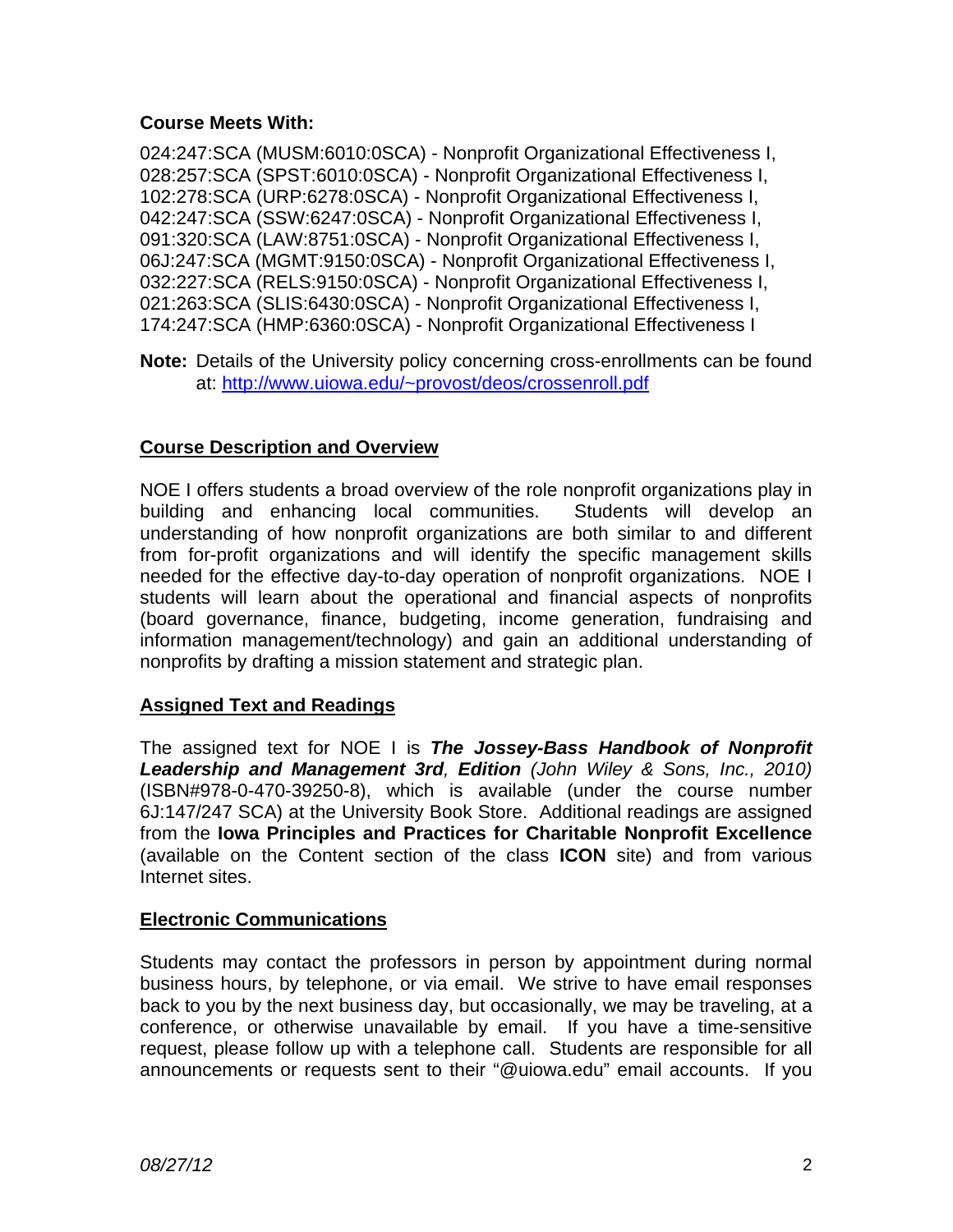email us, please use your "@uiowa.edu" email account, as we are required to verify your identity before discussing educational issues with you over email.

# **Course Requirements**

# **Attendance**

Regular attendance is required for NOE I. A student may have no more than two unexcused absences during the fall semester. Please understand that unless otherwise approved by Professor Bathke, coming to class late or leaving early will be considered an unexcused absence.

If you need to miss class because of medical excuse, family business, emergency, job-related travel/interviews or for other University-approved absence, please advise Professor Bathke in writing (e-mail) as soon as possible. The final grade for students who have more than two unexcused absences may be lowered by one full grade.

**Each student must sign in for him or herself. Sign-ins done by persons other than the student whose name is on the sign-in sheet will result in disciplinary action against both persons.** 

# **Courtesy to Speakers**

Our NOE guest speakers are volunteers, and are very busy people who give up other things to help NOE students be successful in this critical nonprofit area. Students reading books, checking their cell phones, text messaging, or working on their computers while talking amongst themselves can be discouraging to our guest speakers. We ask the class to please be respectful of the guest speakers, and let them know how helpful their presentations are. We want the outside world to recognize that the University has engaged and committed students.

# **Policy on Misuse of Technology in the Classroom**

In accordance with our policy regarding courtesy to our speakers, it is our policy that *no electronic devices may be used by students in the classroom* during class. This includes, but is not limited to, the use of laptop computers, handheld computers or PDAs, cell phones/text messaging, or iPods or other music or recording devices. These items are a distraction to the speaker and your fellow students. If you use one of these devices during class you will be asked to turn it off immediately and/or asked to leave the class.

If you have a disability or condition that requires you to use an electronic device for note-taking, please speak to Professor Bathke and a reasonable accommodation will be made.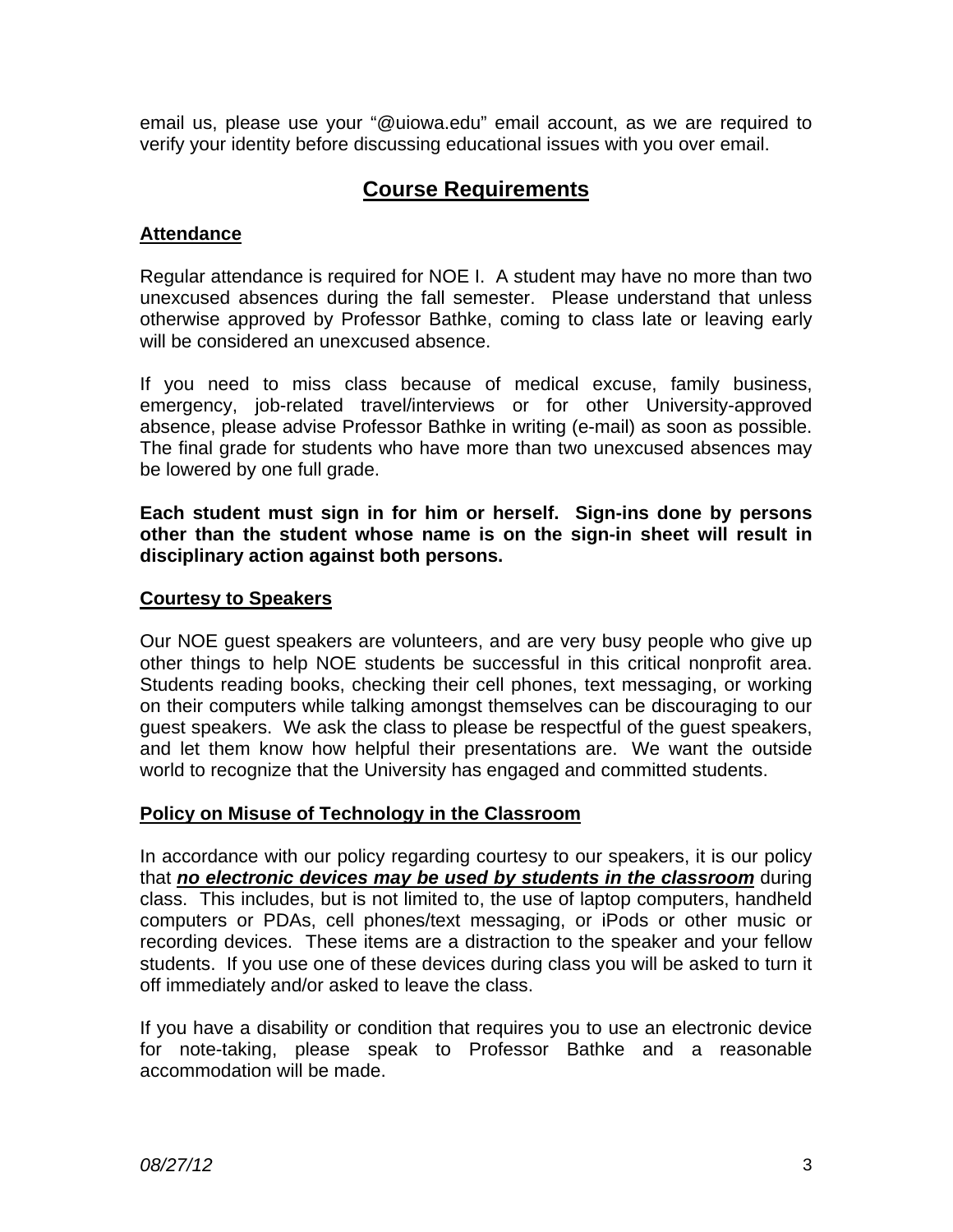# **Writing Assignments**

The NOE I writing assignments include your typewritten responses to the mission statement assignment (50 points) and the strategic plan assignment (125 points). **Your responses to the midterm exam (50 points), will be completed in class.** All writing assignments are to be typed (double-spaced) with one-inch margins, 12 point font and page numbers. Specific instructions and requirements for each writing assignment are posted on the class **ICON** site.

Each writing assignment is due no later than the end of the lecture on the dates indicated on the syllabus.

Absent the approval of Professor Bathke, late writing assignments will not be accepted and the student will receive a 0 for that assignment.

# **Grading**

There are 225 total points in NOE I: the midterm examination (50 points), the mission statement assignment (50 points) and the strategic plan assignment (125 points). A total of 90% or more of the total possible points will establish the A range, 80-89% the B range and so on. We do use + and - on the grades.

# **Graduate Level Students**

Graduate level students will be graded at a level consistent with graduate course work.

**Students enrolled in 91:320 are not subject to the College of Law grading curve for this class.** 

# **Academic Integrity**

Academic integrity is expected of all University of Iowa students. NOE I students are subject to the requirements of the Tippie College of Business, including the College's Honor Code (http://www.biz.uiowa.edu/honorcode).

It is our sincere hope that no student in this class submits work which is not his or her own. However, it seems prudent to clarify in advance the policy on cheating. If we determine that any assignment was not written solely by the student whose identification number appears on the project, the student will receive a zero (0) for the assignment and may receive an "F" for the class. All incidents of cheating will be reported to the Senior Associate Dean of the Tippie College of Business and the student may be placed on disciplinary probation for the remainder of his or her undergraduate work at the University of Iowa. In general, the decision of the Professor may be appealed to a Judicial Board, then to the appropriate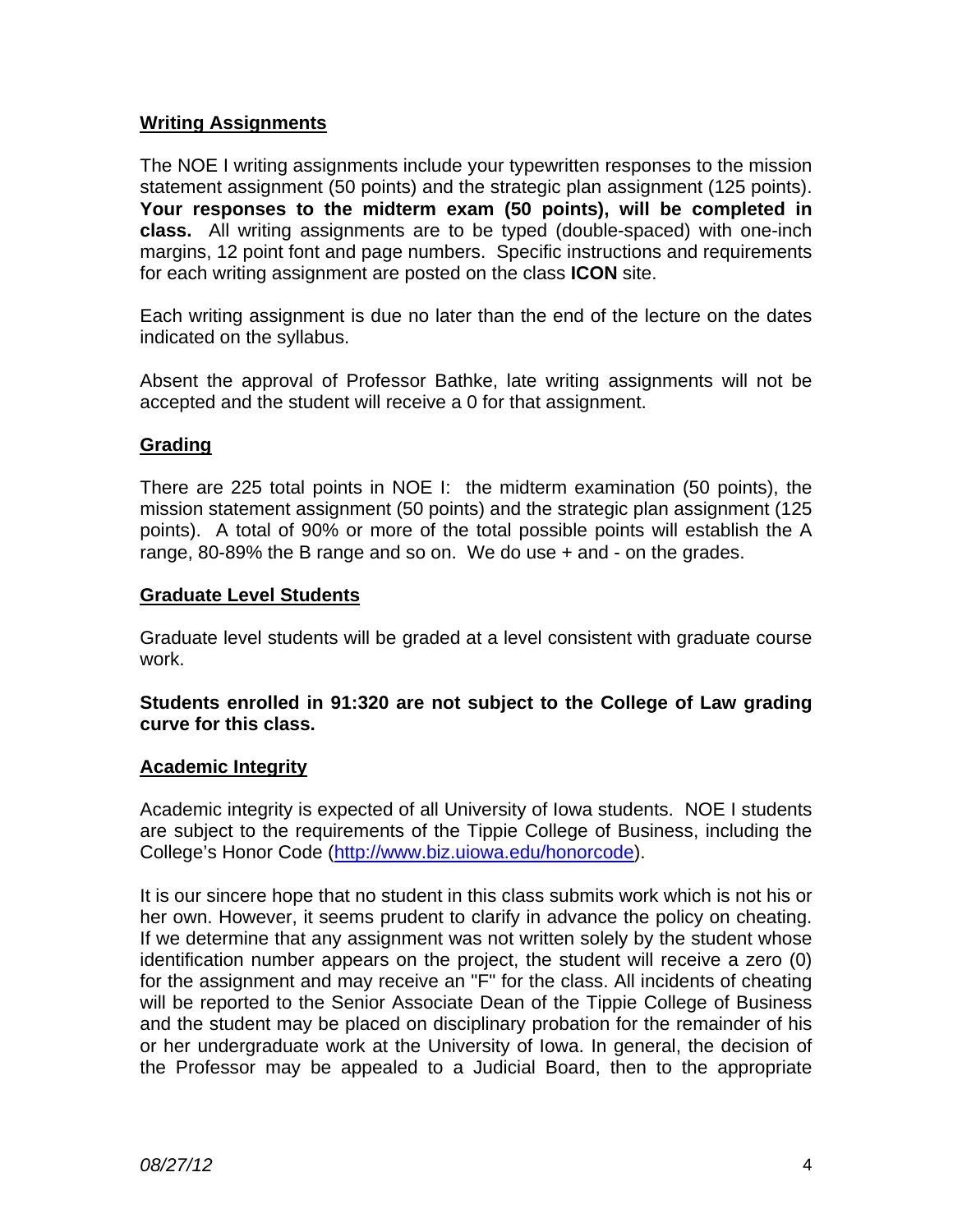Associate Dean. The Honor Code for the Tippie College of Business will determine the appropriate appeal process.

# **Academic Accommodations**

Please contact Professor Bathke as soon as possible if you have a disability or condition that may require some modification of seating or any other class requirement so that appropriate arrangements can be made. If you have any emergency medical information about which the faculty should know, or if you need special arrangements in the event the classroom must be evacuated, please let Professor Bathke know.

Additional assistance is available from the Office of Student Disability Services (3100 Burge Hall); 319-335-1462; http://www.uiowa.edu/~sds.

# **Sexual Harassment Policy**

The Tippie College of Business and the University of Iowa are committed to providing students with an environment free from sexual harassment. If you feel you are being or have been harassed or you are not sure what constitutes sexual harassment, the University encourages you to visit the University website (http://www.sexualharassment.uiowa.edu/index.php) and to seek assistance from department chairs, the Dean's Office, the University Ombuds Office or the Office of Equal Opportunity and Diversity.

# **Grievance Policy**

Student concerns regarding this course should first be discussed with me, the faculty member teaching this course. If we can't resolve the complaint, you may contact the DEO of the Department of Management and Organizations, Professor Jay Christensen-Szalanski, jay-christensen-szalanski@uiowa.edu, 335-0951. If you cannot resolve the complaint by speaking with Professor Christensen-Szalanski, you may contact the Associate Dean from the College (e.g., College of Business, College of Liberal Arts and Sciences, College of Nursing, College of Law, etc.) in which you have registered for the course.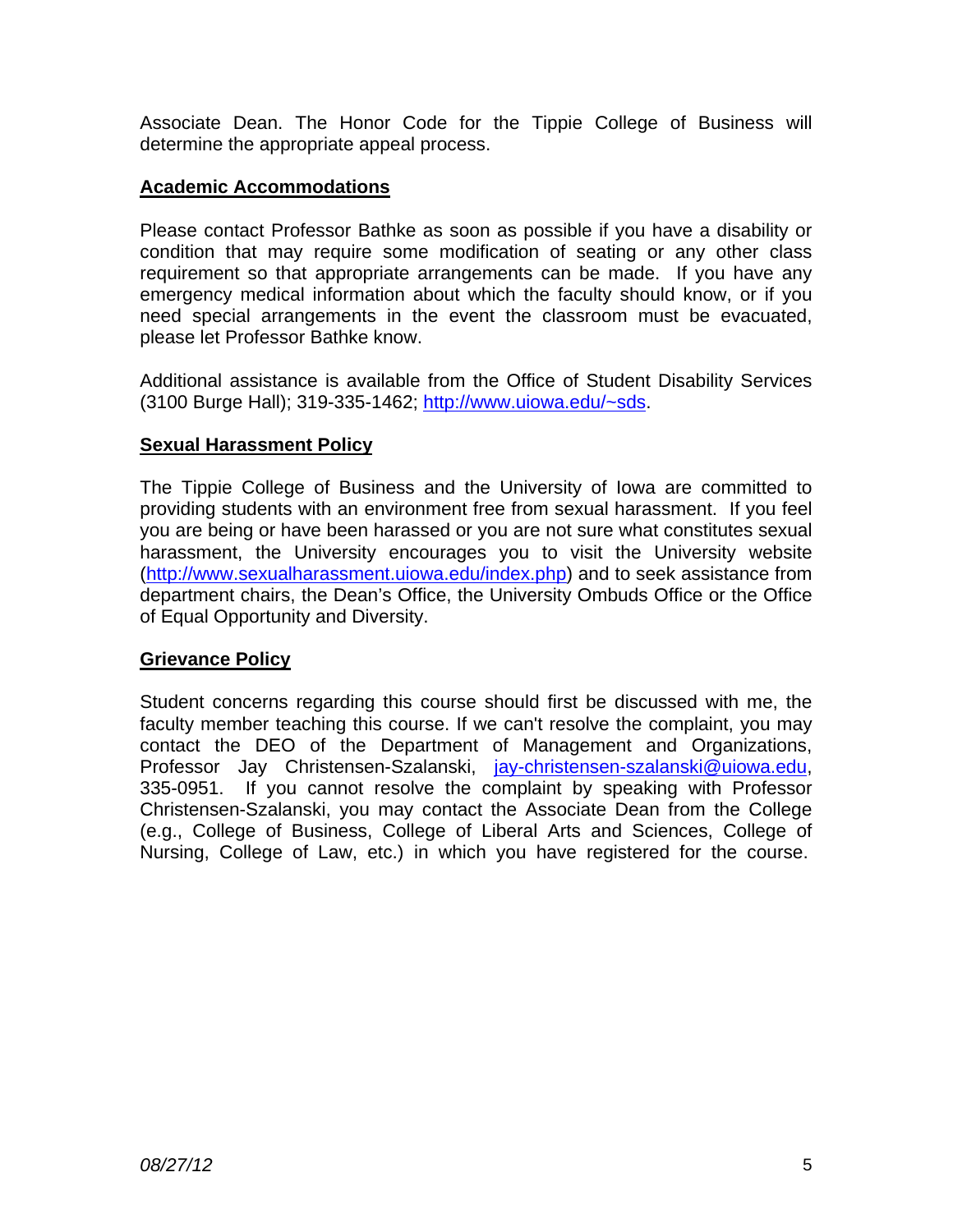# **Schedule of Classes and Reading Assignments**

**HNLM** = *Jossey-Bass Handbook of Nonprofit Leadership and Management*.

**ICON** = 6J:147/247 SCA ICON site.

**INRC Website** = The Larned A. Waterman Iowa Nonprofit Resource Center is located at: http://inrc.continuetolearn.uiowa.edu/default.asp

**Principles and Practices** = Iowa Principles and Practices for Charitable Nonprofit Excellence (posted on NOE I **ICON** site, can be downloaded from the INRC website at: http://inrc.continuetolearn.uiowa.edu/education/books/ourPub.asp or is available at the Iowa Secretary of State's web page http://www.sos.state.ia.us/business/nonprofits/index.html)

**Class 1** Course Overview and the Role of **Nonprofit Organizations in**  Wednesday, August 22, 2012 **Community Life**

# **Josey Bathke**

# **Readings:**

- Skim Chapter 1 and read Chapter 4 (**HNLM**)
- Section I Role of Charitable Nonprofit Organizations (**Principles and Practices**)
- "The Impact of Charitable Nonprofit Organizations on Iowa's Economy and Quality of Life", http://inrc.continuetolearn.uiowa.edu/updates/char\_giving\_report\_FINAL-
- 01-29-2007.pdf "The Looking-Glass World of Nonprofit Money: Managing in For-Profits' Shadow Universe," (**ICON**) provides an interesting comparison between for-profit and not-for-profit organizations. For background information about the Larned A. Waterman Iowa Nonprofit Resource Center, its mission statement and additional information about nonprofit organizations, see the INRC webpage - http://nonprofit.law.uiowa.edu/

# **Notes:**

"The Essence of Community: Iowa's Nonprofits" Video will be shown in class.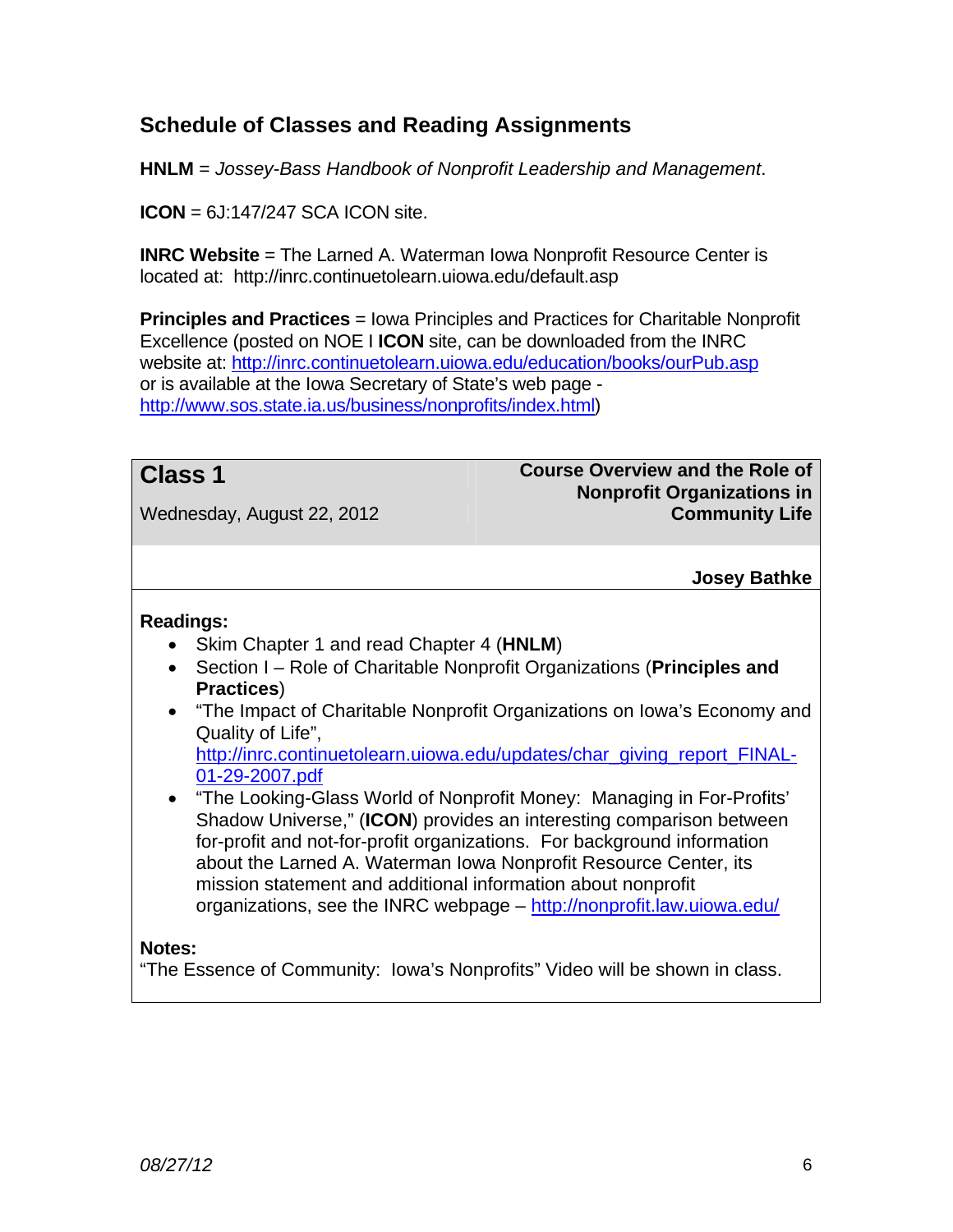# **Class 2 Nonprofit Constituencies, Principles and Practices and Nonprofit Mission**  Wednesday, August 29, 2012 **Statements Statements**

**Prof. Willard Boyd**

# **Readings:**

- The Role of Charitable Nonprofit Organizations in Iowa The Governor's Task Force on Nonprofits; (**INRC Website**)
- Section III-Mission Statement (**Principles and Practices**): and excerpts "Nonprofit Capacity Building (**ICON**)

### **Notes:**

Also review the mission statements for:

- The University of Iowa (http://www.uiowa.edu/homepage/news/strategicplans/strat-plan-05-10/mission/index.html)
- The United Way of Johnson County (http://www.unitedwayjc.org/)
- The United Way of East Central Iowa (http://www.uweci.org/)
- The Field Museum (http://www.fieldmuseum.org/museum\_info/mission\_statement.htm) (**ICON**)

**Class 3** Board Governance

Wednesday, September 5, 2012

**Prof. Willard Boyd**

**And** 

**Les Garner** President and CEO The Greater Cedar Rapids Community **Foundation** 

# **Readings:**

- Chapters 5 and 6 (**HNLM**)
- Section V Board of Directors (**Principles and Practices**)

**Notes:**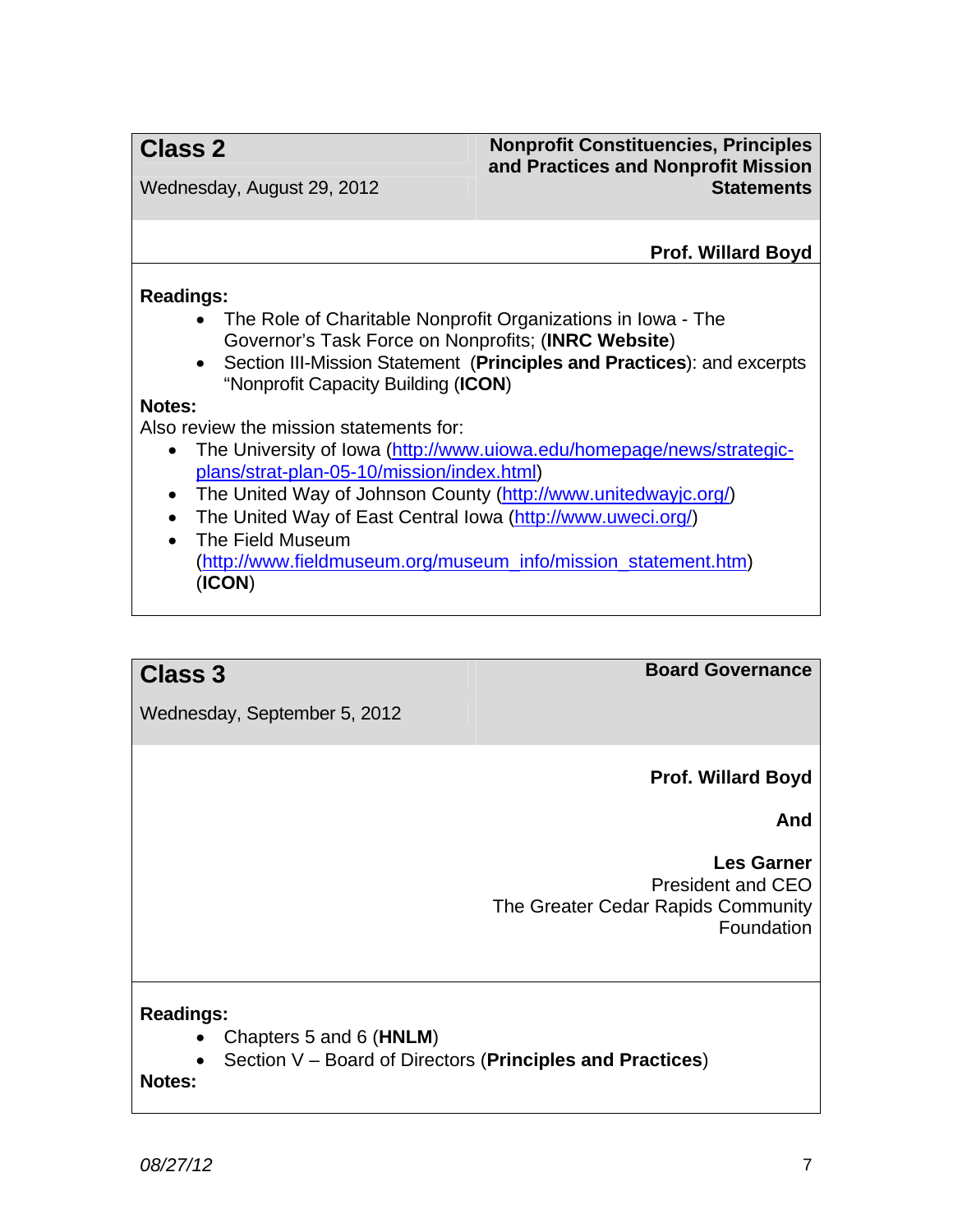# **Class 4** Organization, Nonprofit Bylaws, **Fiduciary Duties and Indemnification**

Wednesday, September 12, 2012

# **Richard Koontz**

# **Readings:**

- Chapter 3 (**HNLM**), Section II Starting the Charitable Nonprofit
- Section XIII Accountability and Compliance (**Principles and Practices**),
- "Articles of Incorporation," "Articles of Incorporation Issues" "Bylaws," and "Bylaw Committees," (**ICON**)
- Federal Tax Exemption documents
	- o "1023" (http://www.irs.gov/pub/irs-pdf/f1023.pdf, http://www.irs.gov/pub/irs-pdf/i1023.pdf ),
- "SS-4" (http://www.irs.gov/pub/irs-pdf/fss4.pdf) and
- "Statement of Change of Registered Agent" (http://www.sos.state.ia.us/pdfs/buspdfs/static/635\_0119.pdf)

**Notes:** 

**Class 5 Strategic Planning**

Wednesday, September 19, 2012

**Prof. Jude West**

# **Readings:**

- Chapters 8, 9, 15 and 16 (**HNLM**)
- Section IV Strategic Planning (**Principles and Practices**)

# **Notes:**

For additional information about strategic planning and nonprofit organizations, you may want to review:

- "Organizational Analysis" and "Planning" links on the Management Consultants for the Arts webpage - http://mcaonline.com/MCApage3.html,
- Adrian Ellis' "Planning in a Cold Climate" (**ICON**),
- The information provided in "Strategic Planning in Nonprofit or For-Profit Organizations,"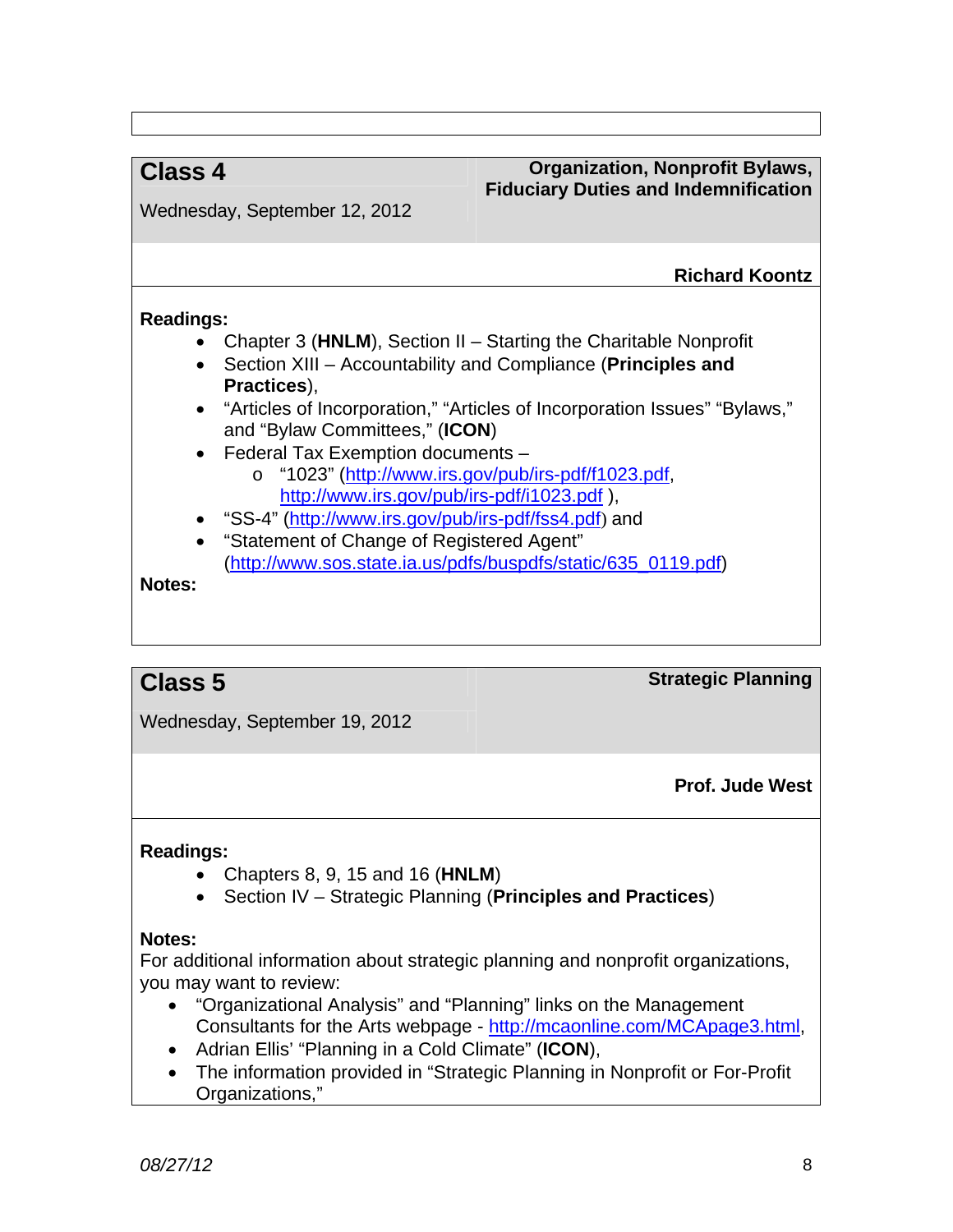http://www.managementhelp.org/plan\_dec/str\_plan/str\_plan.htm

# **Class 6 Strategic Planning (Continued) and Program Evaluation**

Wednesday, September 26, 2012

# *Moderator:*

**Jack B. Evans** President The Hall-Perrine Foundation

*Panelists:* 

**Jim Ernst** President and CEO Four Oaks

# **Darlene Schmidt**

CEO and Clinic Executive Director Community Health Free Clinic

> **Dan Strellner** Executive Director Aging Services, Inc.

> > **Robert Massey** CEO Orchestra Iowa

# **Readings:**

- Chapter 14 (**HNLM**)
- Four Oaks (http://www.fouroaks.org)
- Community Health Free Clinic (http://www.communityhfc.org)
- Aging Services (http://www.abbefamily.org/agingservices)
- Orchestra Iowa (http://www.orchestraiowa.org))

# **Notes:**

United Way of America offers an overview of goals-based program evaluation: http://www.unitedway.org/outcomes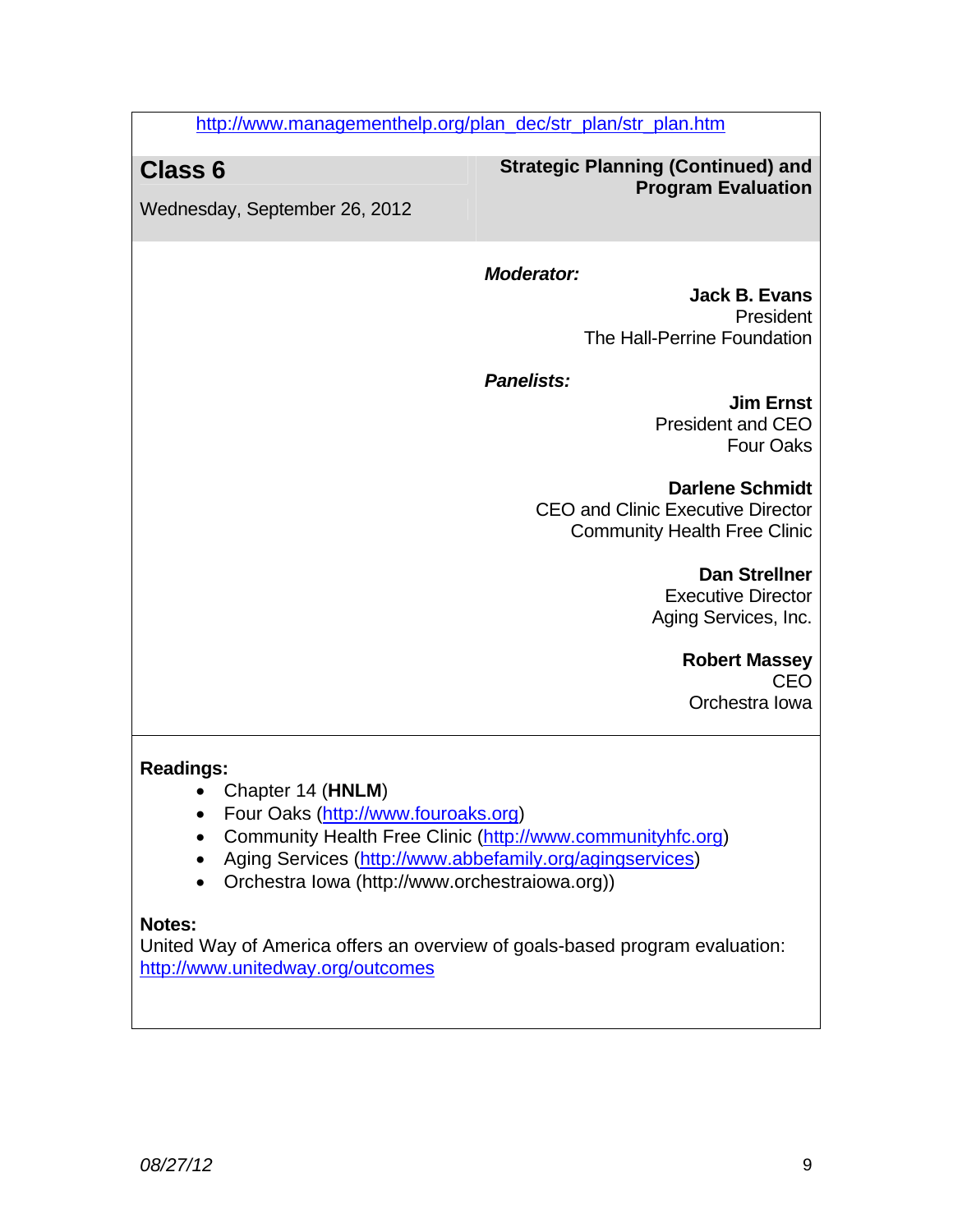**Class 7 Financial Management Tools and <b>Class** 7 **Budgeting** 

Wednesday, October 3, 2012

**Tamara Erb** VP and CFO Goodwill of the Heartland

### **Readings:**

- Section VIII Financing and Funding (**Principles and Practices**)
- Cornell College webpage (http://www.cornellcollege.edu)

### **Notes:**

The Minnesota Council of Nonprofits webpage offers a very good review of financial management "basics" for nonprofit organizations including a discussion about budgeting - http://www.mncn.org/info\_finance.htm

# **\*\*\* MISSION STATEMENT ASSIGNMENT DUE BY END OF LECTURE TONIGHT \*\*\***

|                             | <b>Tax Exemption</b>              |
|-----------------------------|-----------------------------------|
| <b>Class 8</b>              |                                   |
| Wednesday, October 10, 2012 |                                   |
|                             |                                   |
|                             |                                   |
|                             | <b>Prof. Carolyn Jones</b>        |
|                             |                                   |
| <b>Readings:</b>            |                                   |
|                             | Chapter 2 (HNLM)                  |
|                             | pp.8-9 (Principles and Practices) |
|                             |                                   |
| <b>Notes:</b>               |                                   |
|                             |                                   |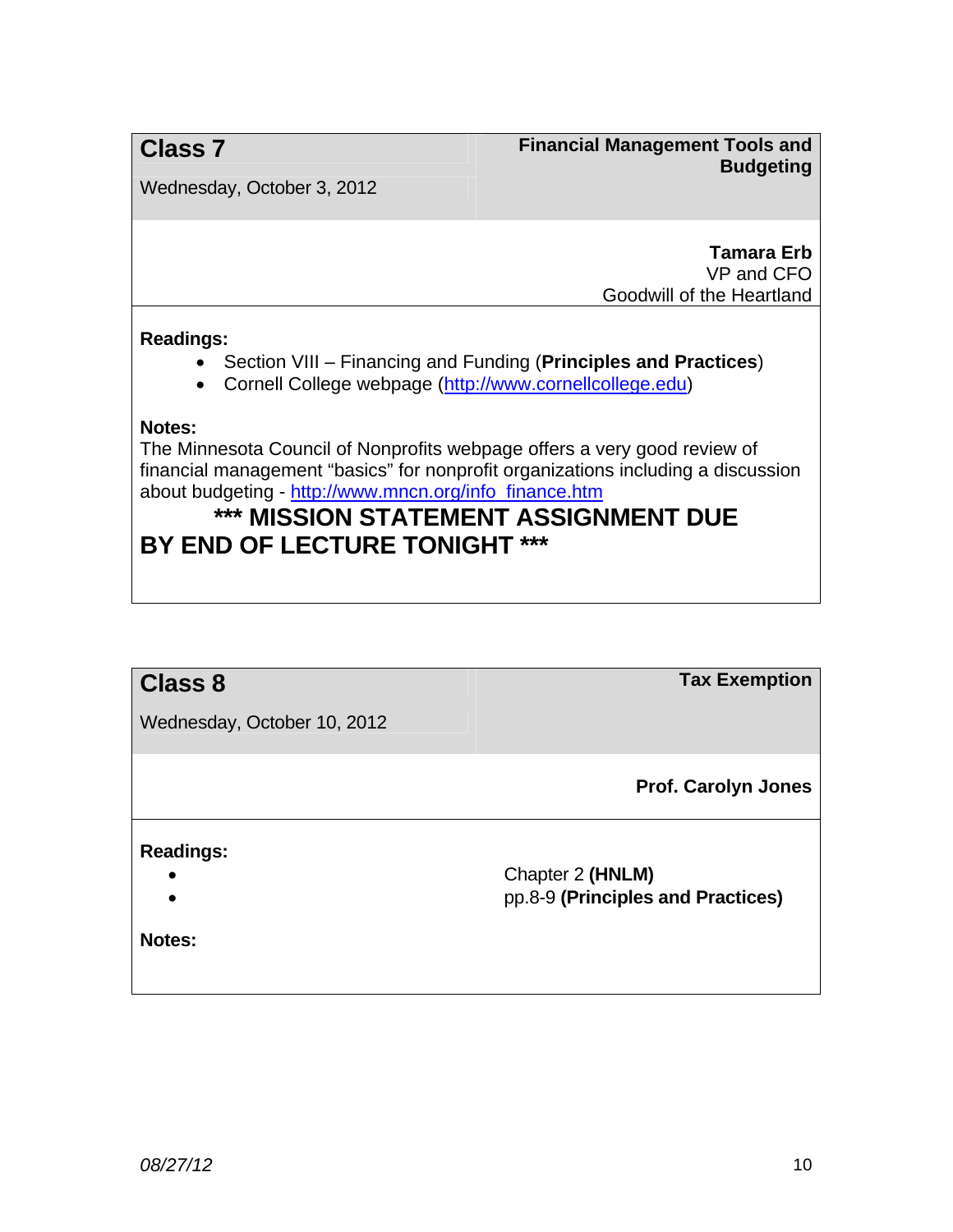Wednesday, October 17, 2012 **Fundamentals** 

**Class 9 Principles of Endowment Principles of Endowment Management and Finance** 

> **Prof. John Spitzer** Department of Finance Tippie College of Business

# **Readings:**

Chapter 19 (**HNLM**)

**Notes:** 

# **\*\*\* MIDTERM EXAMINATION GIVEN DURING CLASS TONIGHT \*\*\***

**Class 10 Entrepreneurial Session and Earned Income Opportunities**

Wednesday, October 24, 2012

# **Prof. David Hensley**

Executive Director John Pappajohn Entrepreneurial Center at the Tippie College of **Business** 

**Readings:** 

Chapter 18 (**HNLM**)

**Notes:**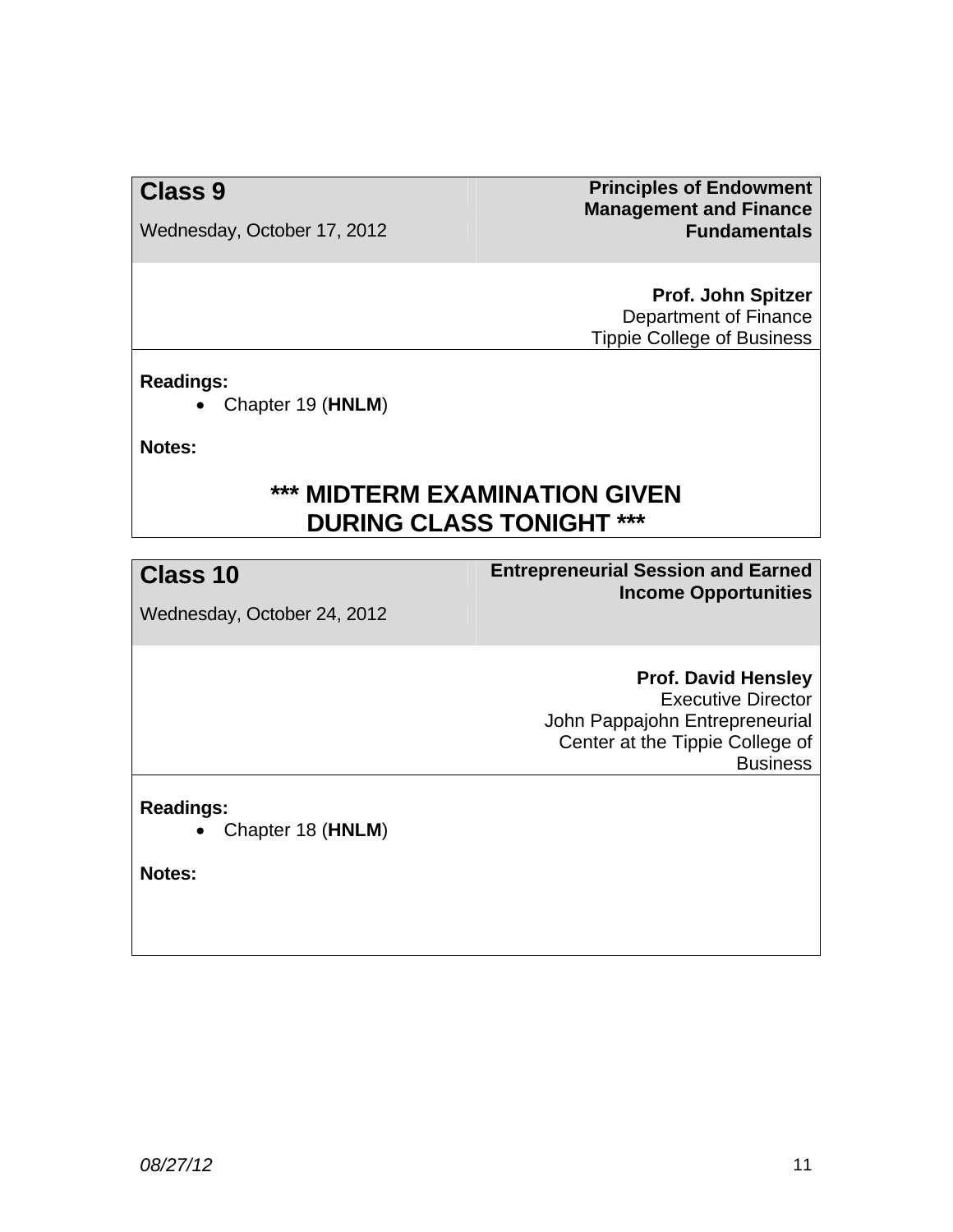# **Class 11** Information Management and Web **Page Formation**

Wednesday, October 31, 2012

### **Prof. Warren Boe** Department of Management Sciences Tippie College of Business

**Alex Taylor** Assistant Director Executive MBA Programs Henry B. Tippie School of Management

**Readings:** 

Section X – Information Technology (**Principles and Practices**)

**Notes:** 

# **Class 12 Fundraising**

Wednesday, November 7, 2012

# **Deb Dunkhase**

Executive Director Iowa Children's Museum

# **Kristie Fortmann-Doser**

Executive Director Domestic Violence Intervention Program (DVIP)

### **April Rouner** Executive Director Regina Foundation

# **Readings:**

- Section X Information Technology (**Principles and Practices**)
- Chapter 17 (**HNLM**)
- Iowa Children's Museum (http://www.theicm.org)
- DVIP (http://www.dvipiowa.org)
- Regina Foundation (http://www.icreginafoundation.com)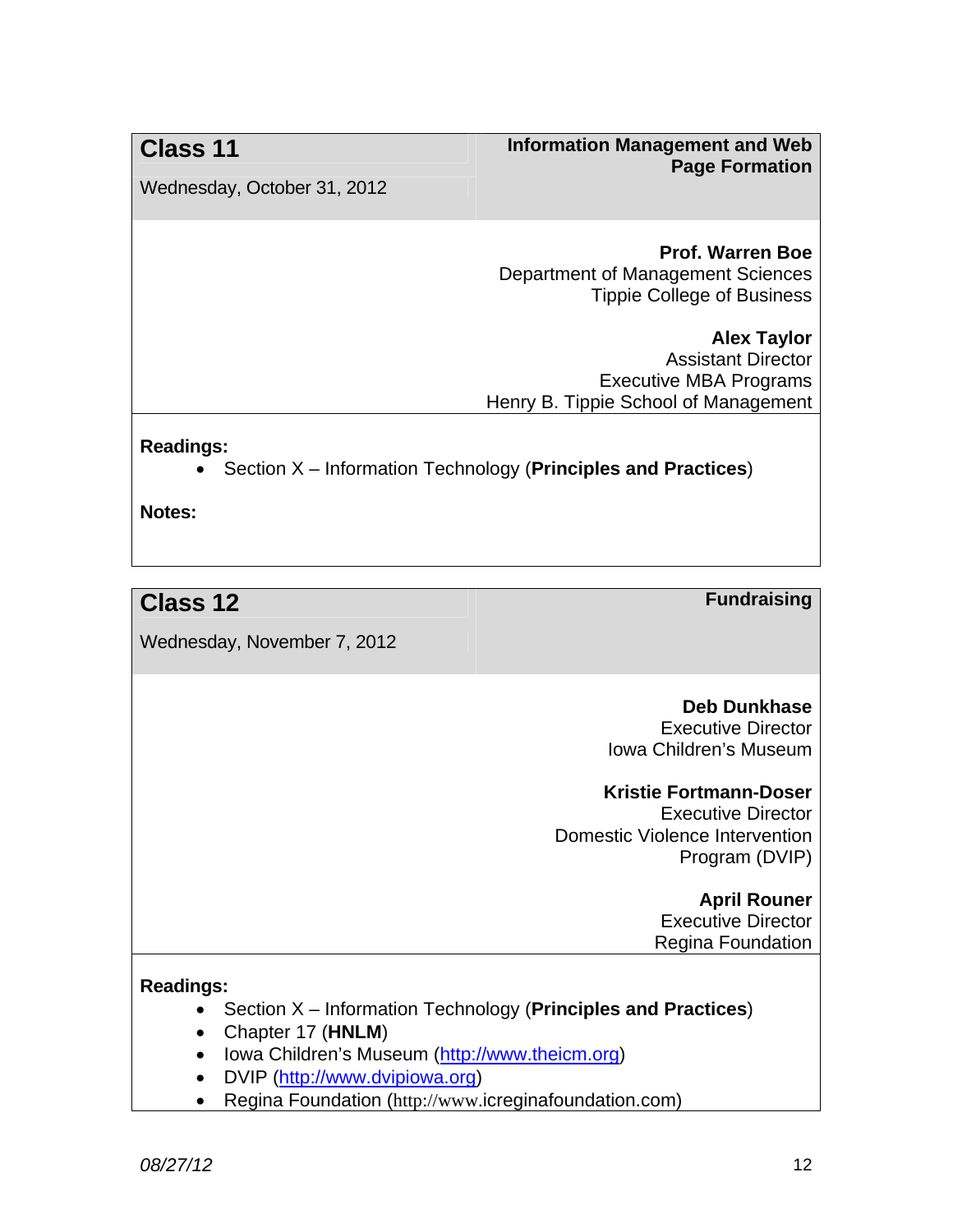• United Way of Johnson County (http://www.unitedwayjc.org

Wednesday, November 14, 2012

**Class 13 Fundraising Methods (Direct Mail, Special Events, Foundation Gifts and Stewardship) and Planned Giving**

> **Rich Wretman** Vice President Constituent Development Programs UI Foundation

**Susan Hagen** Executive Director of Planned Giving UI Foundation

# **Readings:**

- Section VIII Financing and Funding (Review C. and E.) (**Principles and Practices**)
- Review Chapter 17 (**HNLM**)

**Notes:** 

# **Class 14 Thanksgiving**

# **Break**

Wednesday, November 21, 2012

# **\*\*\* No Class Tonight\*\*\***